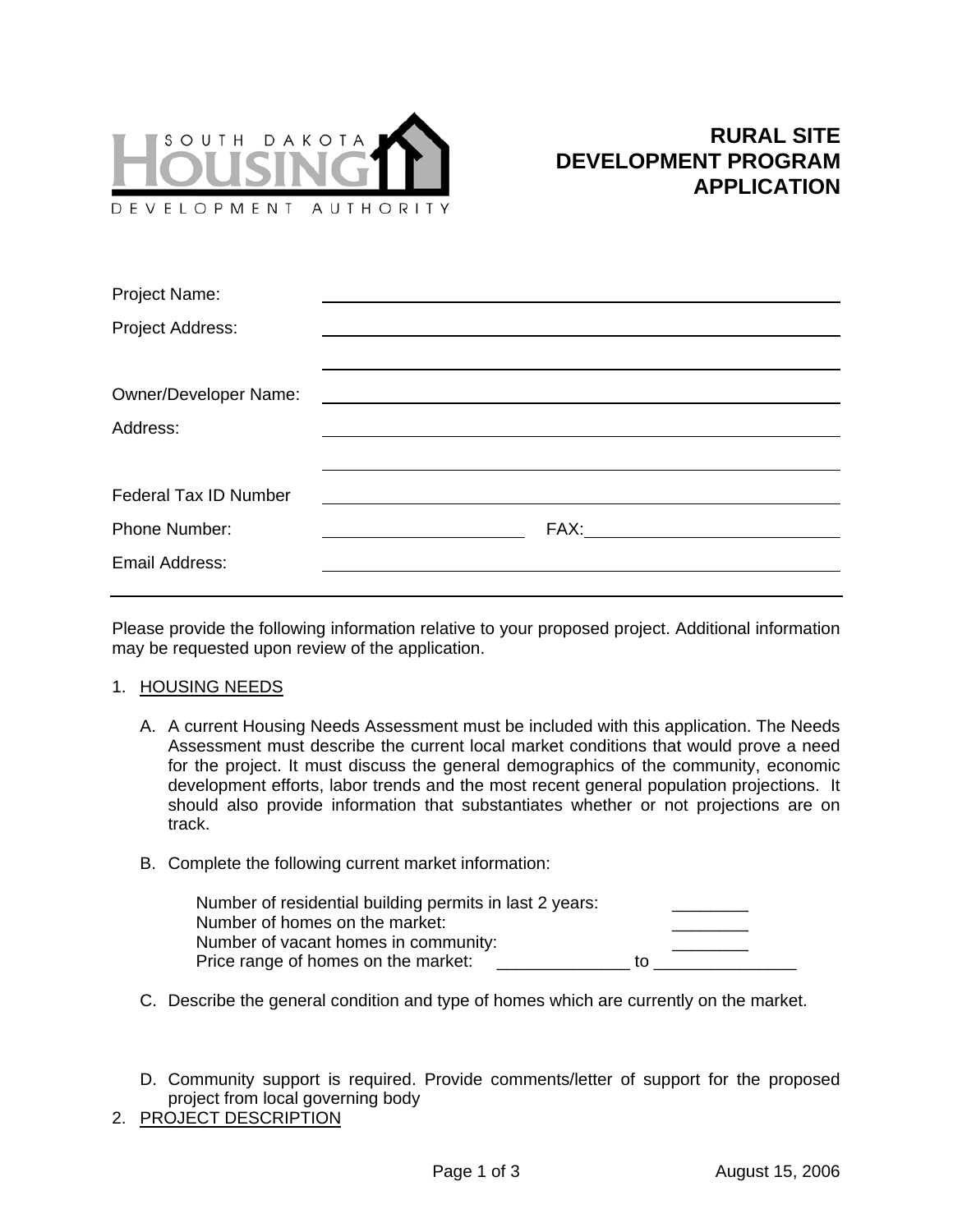- A. Attach a description of the project, including how it meets the needs expressed in the Needs Assessment, and describing the site, property, and the proposed amenities. Include copies of:
	- Preliminary site control
	- Evidence of proper zoning
	- Map of the area
	- Preliminary sketch of the project, including typical floor plans for any proposed spec homes
- B. Complete the following summary of the makeup and targeting of the project:

| Square footage of lots             |  |  |
|------------------------------------|--|--|
| Total number of lots by size       |  |  |
| Number of low income targeted lots |  |  |
| Number of market rate lots         |  |  |
| Price for low income lots          |  |  |
| Price for market rate lots         |  |  |

- C. If proposing construction financing for Single Family spec homes, describe the homes in terms of lot size, square footage, location, type of construction, number of bedrooms, level of amenities, cost of construction, and asking price for the homes.
- D. Based on a mill levy of \_\_\_\_\_\_\_\_ the local Real Estate Taxes estimated by the local county assessor for this project is \$\_\_\_\_\_\_\_.

# 3. PROJECT COSTS AND FINANCING

- A. Provide a Sources and Uses Worksheet which provides a breakdown of the total estimated project costs and expected financing sources.
- B. Provide a letter of interest specific to the project from your local lender. The letter must include estimated terms of financing.

### 4. PROJECT MANAGEMENT AND DEVELOPMENT PLAN

- A. Provide the following:
	- Personal financial statement of each principal
	- A description of the proposed management team, together with their qualifications
	- Development Plan which provides the proposed time line for completion of project, which includes the proposed start date for the project and the anticipated date of the final sale.

### 5. MARKETING

A. Provide a plan for marketing the project and the estimated cost.